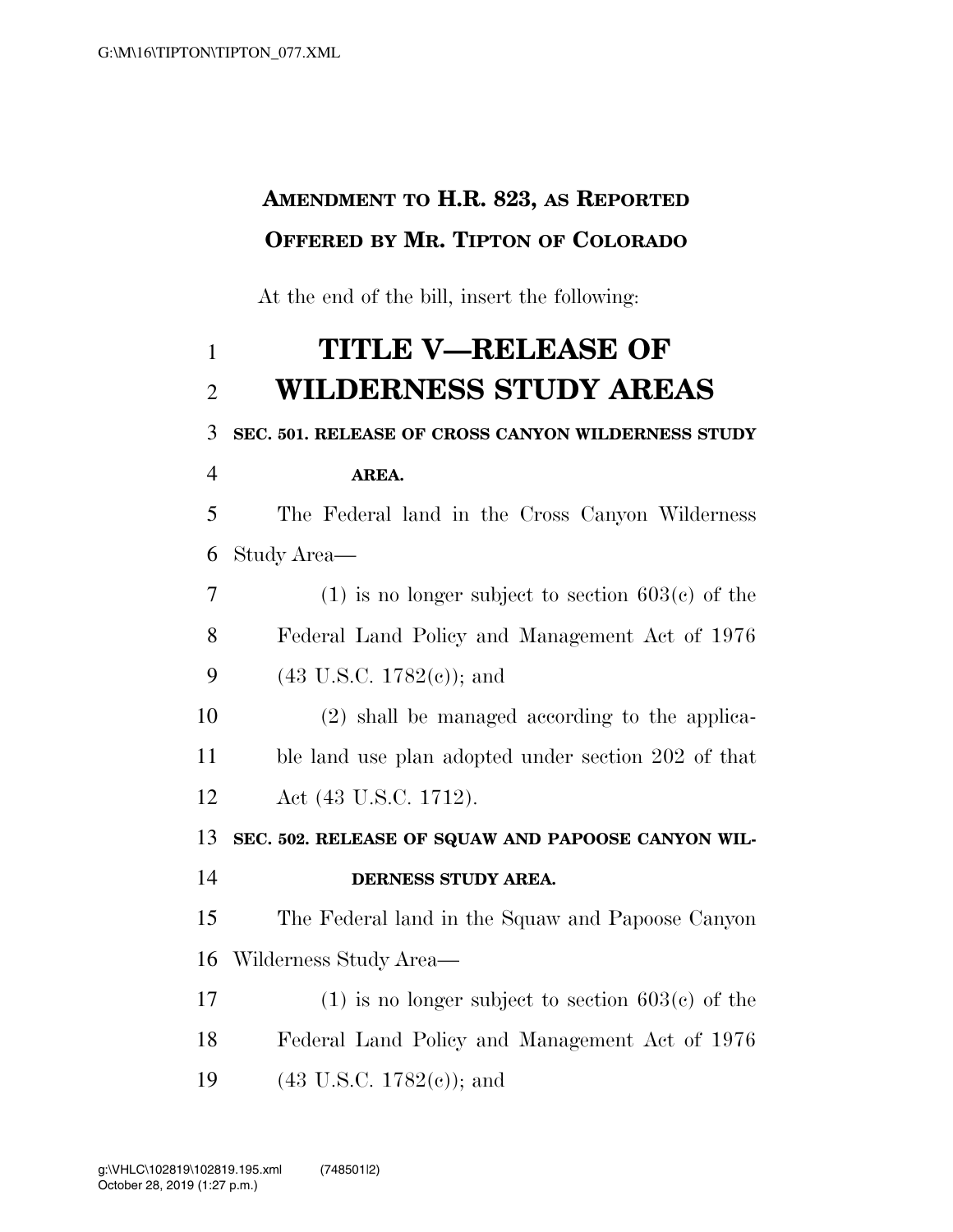| $\mathbf{1}$   | (2) shall be managed according to the applica-      |
|----------------|-----------------------------------------------------|
| $\overline{2}$ | ble land use plan adopted under section 202 of that |
| 3              | Act (43 U.S.C. 1712).                               |
| $\overline{4}$ | SEC. 503. RELEASE OF OIL SPRING MOUNTAIN WILDER-    |
| 5              | <b>NESS STUDY AREA.</b>                             |
| 6              | The Federal land in the Oil Spring Mountain Wilder- |
| 7              | ness Study Area—                                    |
| 8              | $(1)$ is no longer subject to section 603(c) of the |
| 9              | Federal Land Policy and Management Act of 1976      |
| 10             | $(43 \text{ U.S.C. } 1782(e))$ ; and                |
| 11             | (2) shall be managed according to the applica-      |
| 12             | ble land use plan adopted under section 202 of that |
| 13             | Act (43 U.S.C. 1712).                               |
| 14             | SEC. 504. RELEASE OF WINDY GULCH WILDERNESS STUDY   |
| 15             | AREA.                                               |
| 16             | The Federal land in the Windy Gulch Wilderness      |
| 17             | Study Area—                                         |
| 18             | $(1)$ is no longer subject to section 603(c) of the |
| 19             | Federal Land Policy and Management Act of 1976      |
| 20             | $(43 \text{ U.S.C. } 1782(c))$ ; and                |
| 21             | (2) shall be managed according to the applica-      |
| 22             | ble land use plan adopted under section 202 of that |
| 23             | Act (43 U.S.C. 1712).                               |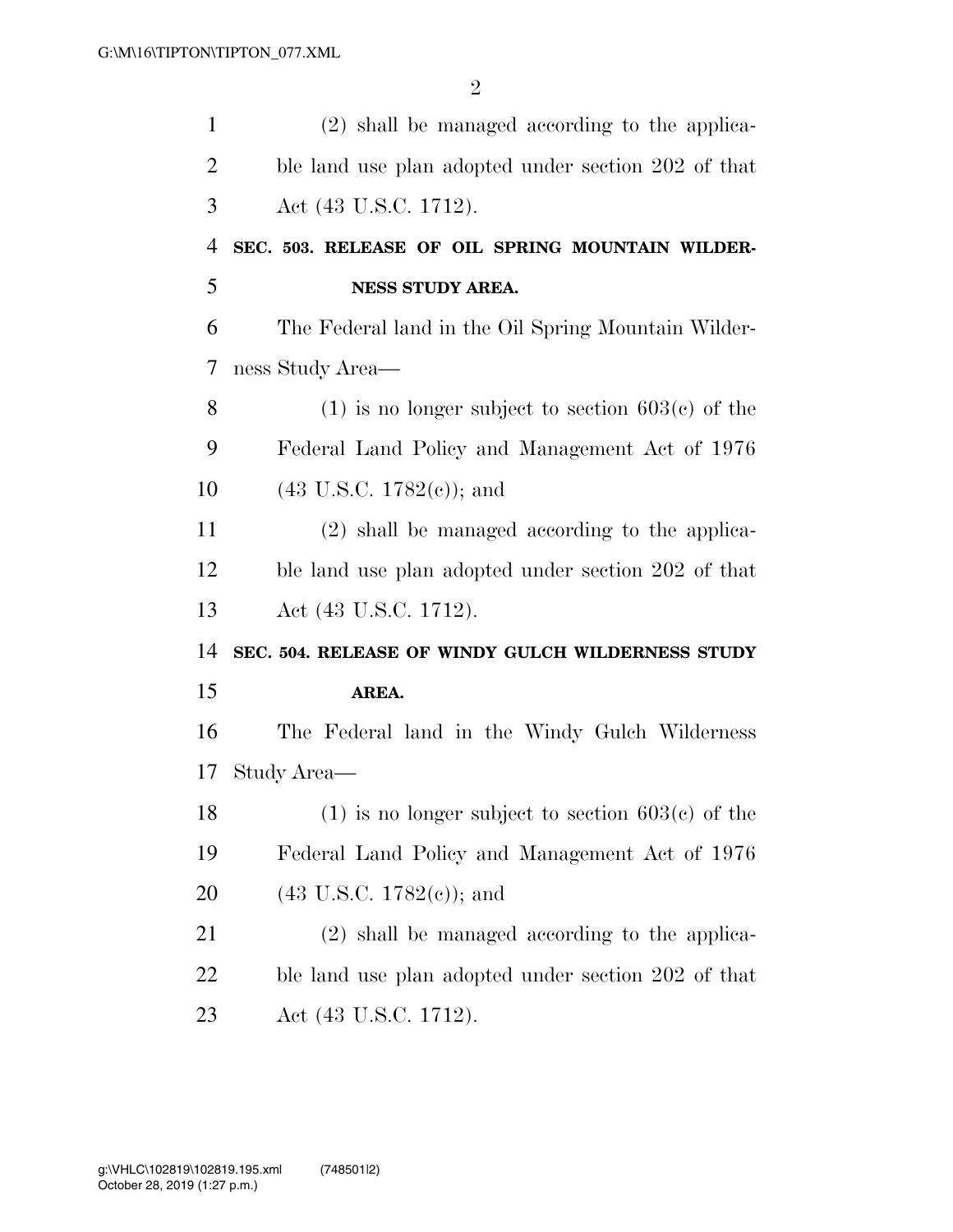| 1              | SEC. 505. RELEASE OF SEWEMUP WILDERNESS STUDY          |
|----------------|--------------------------------------------------------|
| $\overline{2}$ | AREA.                                                  |
| 3              | The Federal land in the Sewemup Wilderness Study       |
| 4              | Area—                                                  |
| 5              | $(1)$ is no longer subject to section 603(c) of the    |
| 6              | Federal Land Policy and Management Act of 1976         |
| 7              | $(43 \text{ U.S.C. } 1782(c))$ ; and                   |
| 8              | (2) shall be managed according to the applica-         |
| 9              | ble land use plan adopted under section 202 of that    |
| 10             | Act (43 U.S.C. 1712).                                  |
| 11             | SEC. 506. RELEASE OF DOLORES RIVER CANYON WILDER-      |
| 12             | NESS STUDY AREA.                                       |
| 13             | The Federal land in the Dolores River Canyon Wil-      |
| 14             | derness Study Area—                                    |
| 15             | $(1)$ is no longer subject to section 603 $(c)$ of the |
| 16             | Federal Land Policy and Management Act of 1976         |
| 17             | $(43 \text{ U.S.C. } 1782(c))$ ; and                   |
| 18             | $(2)$ shall be managed according to the applica-       |
| 19             | ble land use plan adopted under section 202 of that    |
| 20             | Act (43 U.S.C. 1712).                                  |
| 21             | SEC. 507. RELEASE OF THE CAMELBACK WILDERNESS          |
| 22             | STUDY AREA.                                            |
| 23             | The Federal land in the Camelback Wilderness Study     |
| 24             | Area—                                                  |